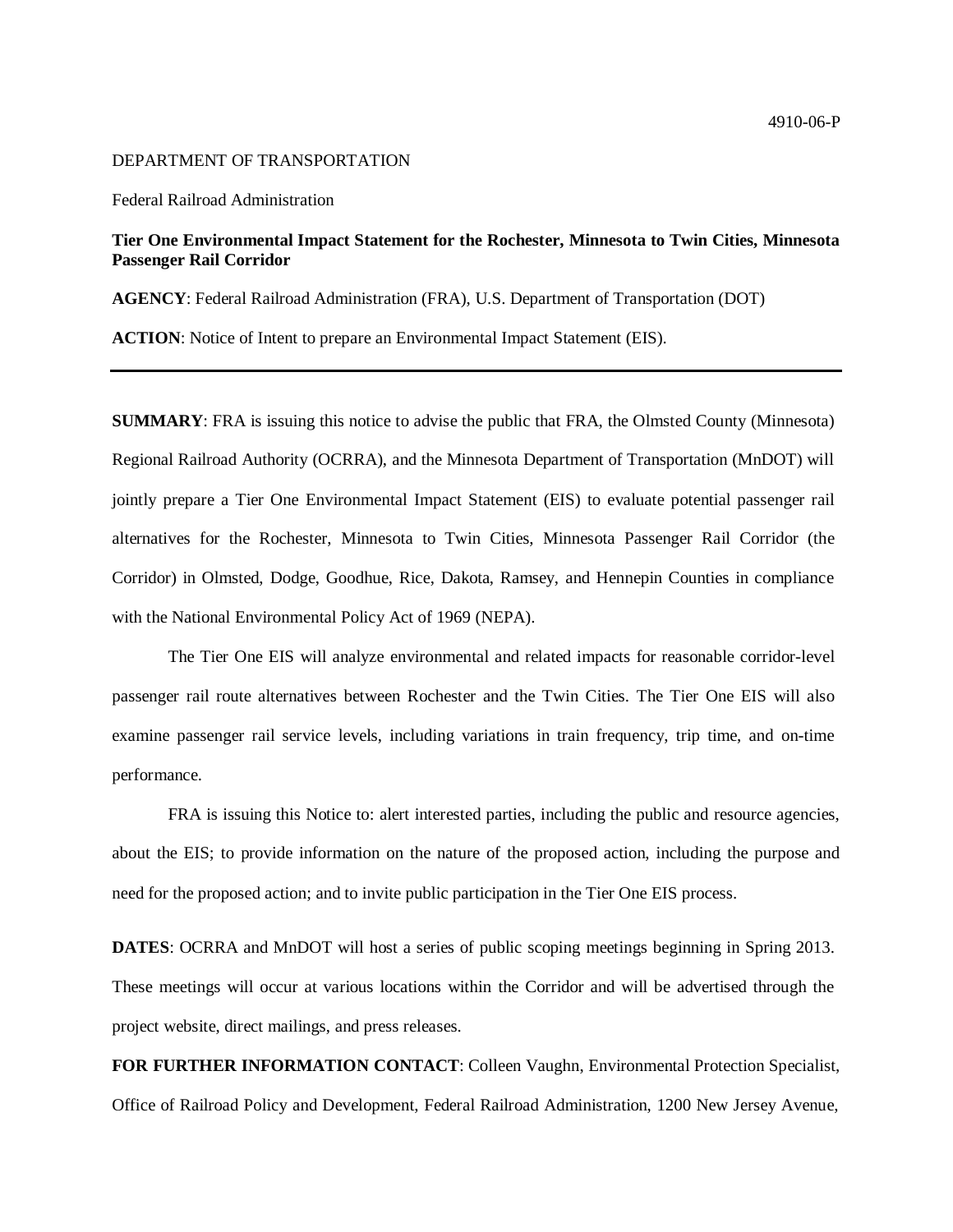SE, (Mail Stop 20), Washington, DC 20590, Phone: (202) 493–6096; or Richard G. Devlin, Olmsted County Regional Railroad Authority, 151 4<sup>th</sup> Street SE, Rochester, MN 55904-3710, Phone: (507) 328-6001; or Dan Krom, Minnesota Department of Transportation, Passenger Rail Office, 395 John Ireland Boulevard, MS 480, St. Paul, MN 55155, Phone: (651) 366-3193. In addition, a project web site has been established (www.goziprail.org), and is available to provide project related information to the general public.

**SUPPLEMENTARY INFORMATION**: The FRA, in cooperation with OCRRA and MnDOT, will prepare a Tier One EIS to evaluate passenger rail service improvements from Rochester, Minnesota to Twin Cities, Minnesota. The agencies will use a tiered process, as provided for in 40 CFR 1508.28 and in accordance with FRA's Procedures for Considering Environmental Impacts (64 FR 28546) (Environmental Procedures), in the completion of the environmental review. Tiering is a staged environmental review process applied to environmental reviews for complex projects. The proposed Tier One EIS described in this Notice is a service level analysis that will examine a range of reasonable corridor route alternatives between Rochester, Minnesota and Twin Cities, Minnesota. It is anticipated that the route alternative analysis will involve a screening process to identify reasonable and feasible alternatives for evaluation in the Tier One EIS. The study has recently begun to identify conceptual alternatives for consideration. Alternatives under preliminary consideration will include an alignment of the Trunk Highway 52 corridor from Rochester to the Twin Cities; an alternative running west from Rochester and then north in the vicinity of Trunk Highway 56; and multiple alignments in both the Rochester and the Twin Cities metro areas depending on the termini identified at both ends of the corridor. Alternatives will be analyzed and made available for public comment as they are refined and more precise information can be provided. The No-Action (or No-Build) Alternative will also be considered.

The Tier One EIS will also appropriately address Section 106 of the National Historic Preservation Act (see 36 CFR part 800), Section 4(f) of the U.S. Department of Transportation Act of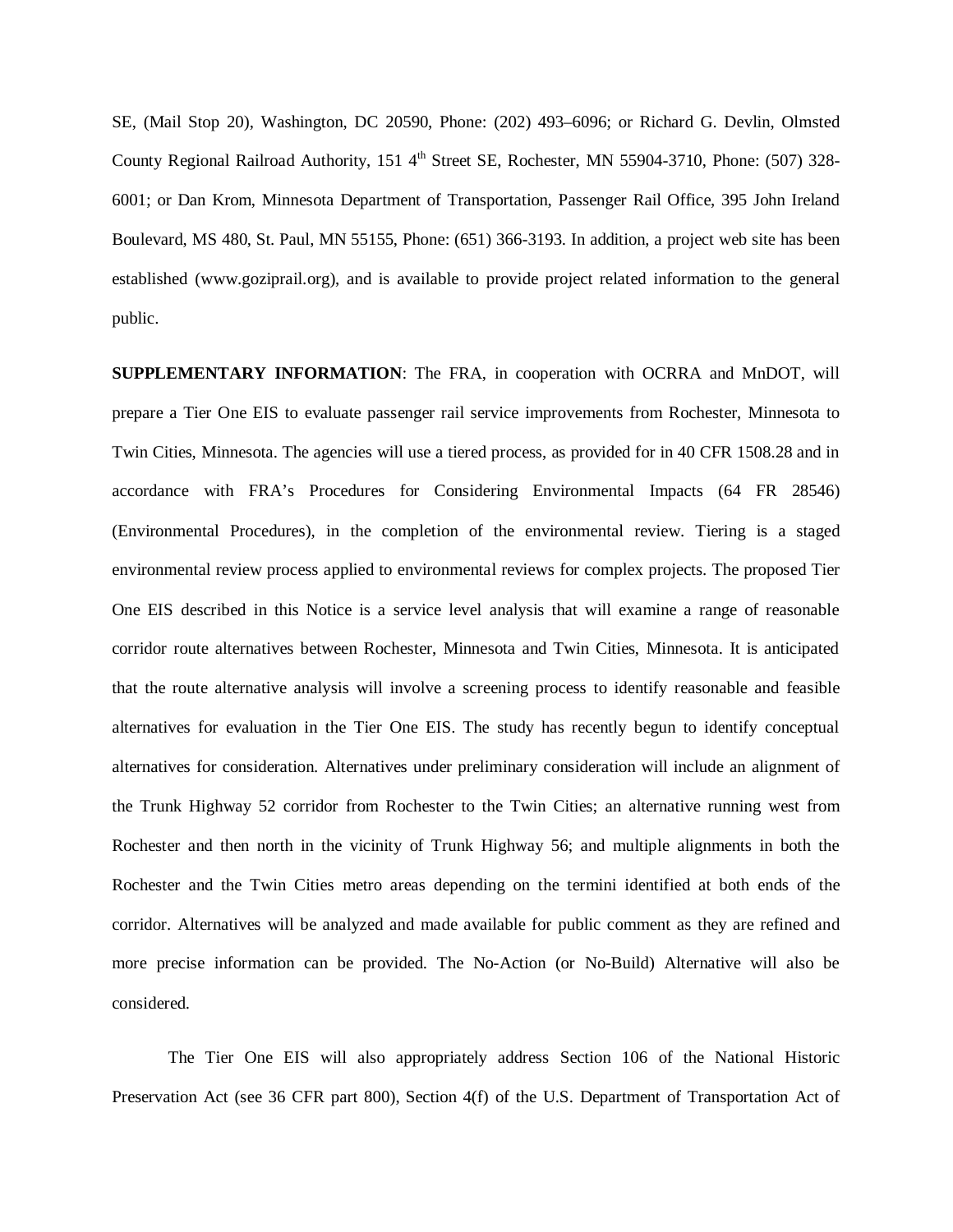1966 (49 U.S.C. 303) and other applicable Federal and state laws and regulations. The Tier One NEPA document addresses broad overall issues of concern for corridor decisions including, but not limited to:

- Describing the purpose and need for the proposed action.
- Describing the study area appropriate to assess reasonable alternatives.
- Describing the environment potentially affected by the proposed action.
- Developing evaluation criteria to identify route alternatives that meet the purpose and need of the proposed action and those that do not.
- Identifying the range of reasonable route alternatives that satisfy the purpose and need for the proposed action.
- Developing the no-build alternative to serve as a baseline for comparison.
- Describing and evaluating the potential environmental impacts and mitigation associated with the proposed route alternatives.
- Identifying component projects for Tier Two NEPA evaluation as described below.

The Tier Two assessment(s) would address component projects of the overall rail corridor alternative selected in the Tier One EIS, and would incorporate by reference the data and evaluations included in the Tier One EIS. The Tier Two NEPA evaluations would: concentrate on the site-specific issues and alternatives relevant to implementing component projects of the selected Tier One alternative; and identify the environmental consequences and measures necessary to mitigate environmental impacts at a site-specific level of detail.

**PROJECT BACKGROUND AND STUDY AREA**: Based upon travel demand and growth between the two regional centers, previous feasibility studies for the proposed Corridor have supported its independent utility to support high speed intercity passenger rail. Currently, between Rochester and the Minneapolis/St. Paul Metropolitan Area (Twin Cities), the proposed Corridor has no existing rail infrastructure south of Dakota County. The Corridor would develop new rail infrastructure with an emphasis on existing public and railroad rights-of-way utilized to the maximum extent feasible and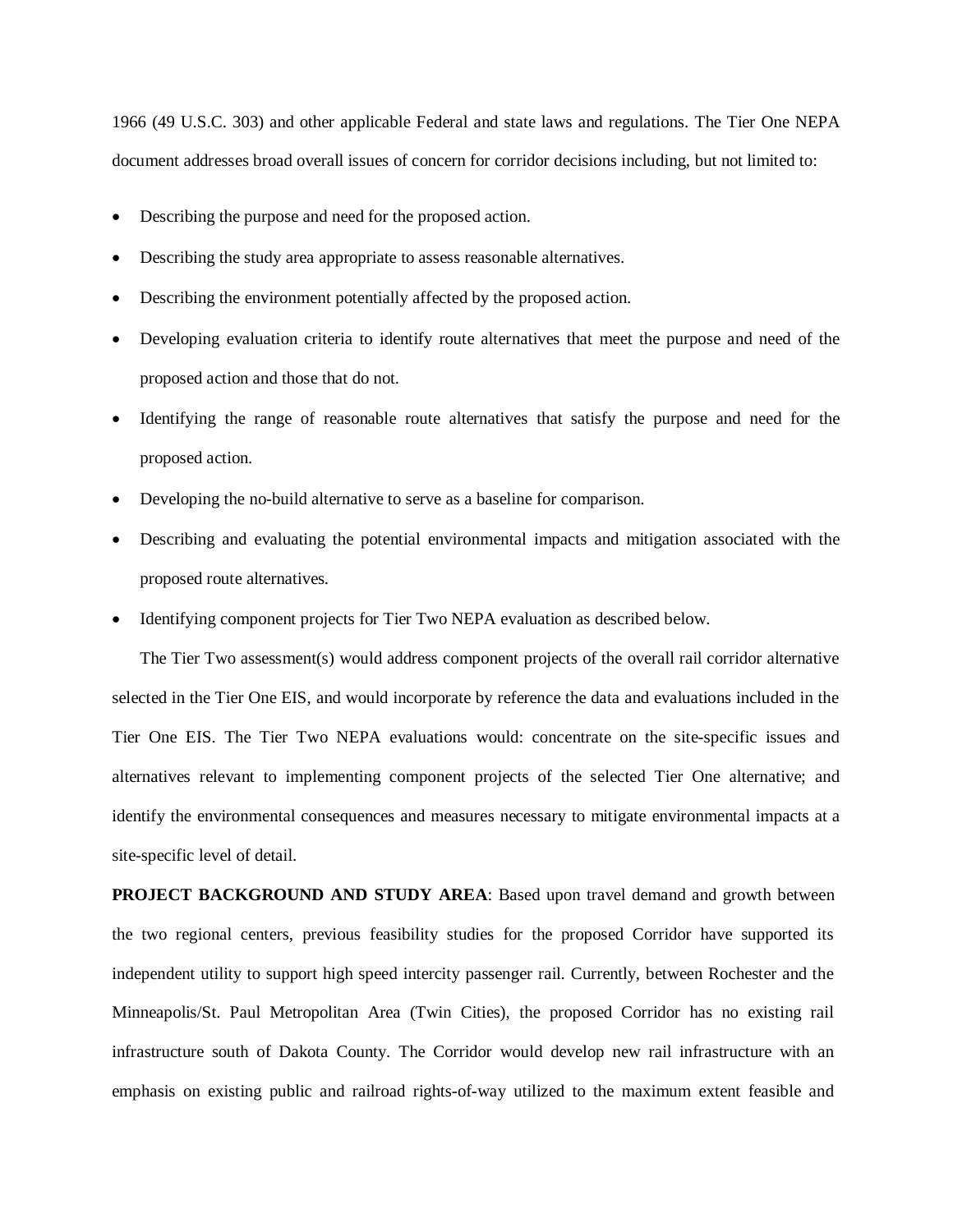practicable. The Corridor would be planned to be consistent with an eventual high speed intercity passenger rail connection between the Twin Cities and Chicago.

The *Minnesota Comprehensive Statewide Freight and Passenger Rail Plan* outlines steps that should be taken to accomplish the vision of a robust intrastate and interstate intercity passenger rail system. One of the steps includes developing an intrastate intercity passenger rail network connecting the Twin Cities with viable service to major outlying regional centers. The Corridor was identified as a Phase I corridor in the State Rail Plan for high-speed rail development. Significant growth in Rochester and Olmsted County has occurred over the past 50 years - long after the majority of existing rail corridors in the region had been established. The number of jobs currently supported by Rochester employers exceeds the available adult working population in the urban area, making it an economic driver for an area of roughly 2,300 square miles in southeast Minnesota, northeast Iowa, and western Wisconsin, and impacting employment as far away as the Twin Cities area. Based in Rochester, Mayo Clinic patients and visitors account for nearly 3 million visits per year, with many arriving via the Twin Cities, and travelling via US 52. Rochester also ranks as the fastest growing metropolitan area in the state, with a low unemployment rate and a relatively high per capita and household income compared to other regional centers in Minnesota.

US 52 is the main highway that connects Rochester to the Twin Cities. Further to the west, I-35 is the closest interstate highway. A traveler would need to utilize an east-west route, such as US 14, to access I-35 to make the connection to the Twin Cities. A trip by automobile between the Twin Cities and Rochester is approximately 1 hour and 30 minutes. The proposed Rochester – Twin Cities Passenger Rail service would need to offer intercity travelers a reasonable alternative to automobile travel.

**PROJECT PURPOSE AND NEED:** The purpose of the project is to provide a reliable and safe passenger rail transportation alternative that will meet forecasted population and economic growth mobility demands in the Southeast Minnesota corridor between Rochester and the Twin Cities area. The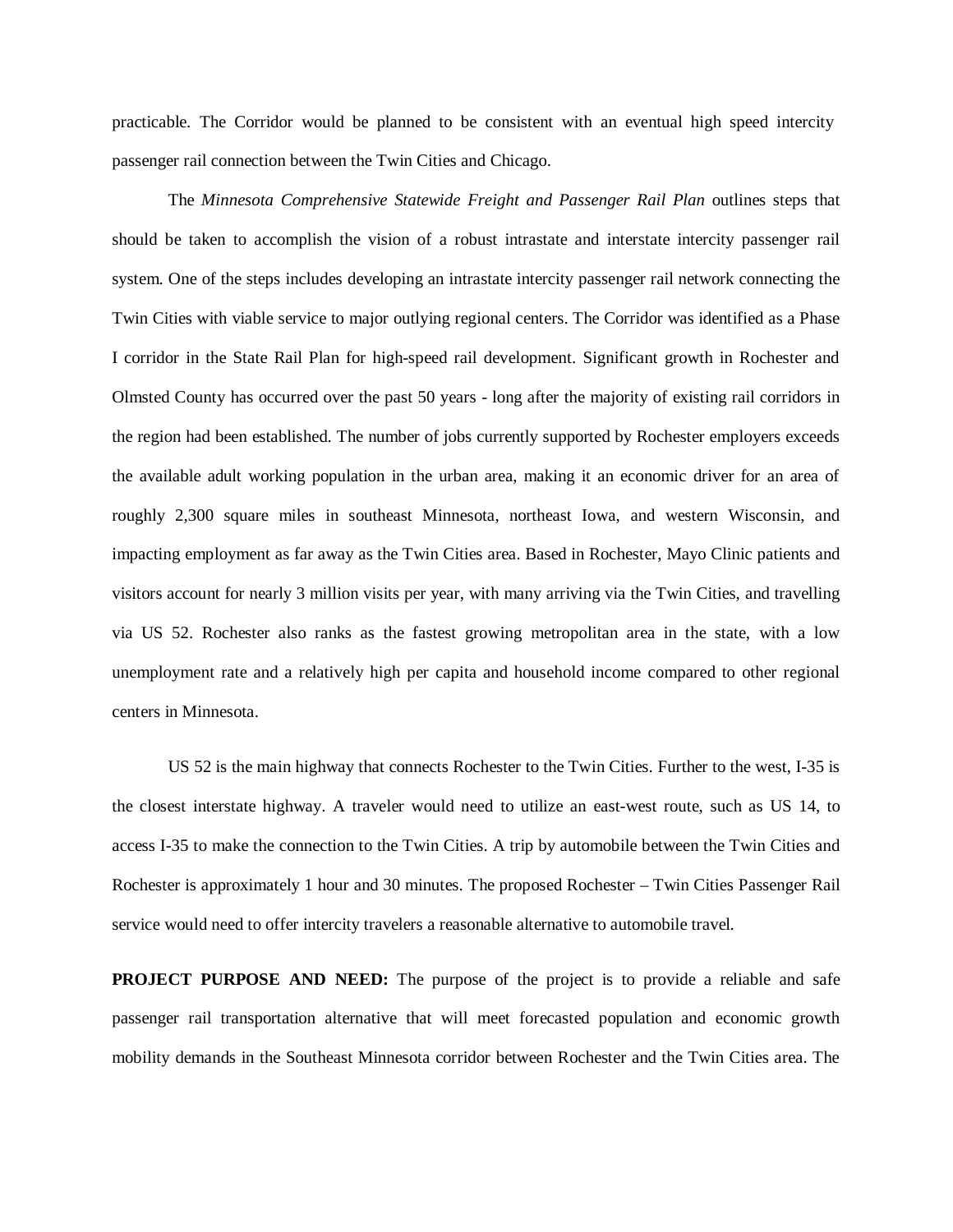system is to connect the Twin Cities and Rochester providing convenient and cost effective transportation. The project is being developed to:

- Provide intercity passenger rail service linking the regional economic center of Rochester and the Twin Cities Metropolitan Area economic hub
- Provide options for the growing population and accessibility to population centers
- Improve safety, convenience and time of travel

Complement the plans of the Midwest Regional Rail Initiative and Minnesota Comprehensive Statewide Freight and Passenger Rail Plan

The project need for expanded transportation options in this corridor are based on the following elements:

- Increase in population and employment in Rochester, the Twin Cities Metropolitan Area, and Southeast Minnesota
- Future travel demand to accommodate growth
- Limited direct connection opportunities for the Corridor between Rochester and the Twin Cities

The development of world-class and internally recognized medical facilities in Rochester, along with its agribusiness and high-tech industrial base, makes the city a significant economic engine in the north central United States. The Twin Cities, also a base of high-tech industry, and the main transportation hub in the north central states, marks the importance of the economic connectivity between these cities. Transportation connecting these cities is primarily based on the private automobile with limited commercial transportation options. The Mayo Clinic in Rochester draws patients and their companions from around the nation and the world, and constitutes a primary need for transportation options not based on the private automobile.

The project area will need to meet the future connectivity needs of the Corridor between Rochester and the Twin Cities that is without an existing rail modal option (automobile, bus, and air) and capacity needs that will result from current and future economic growth.